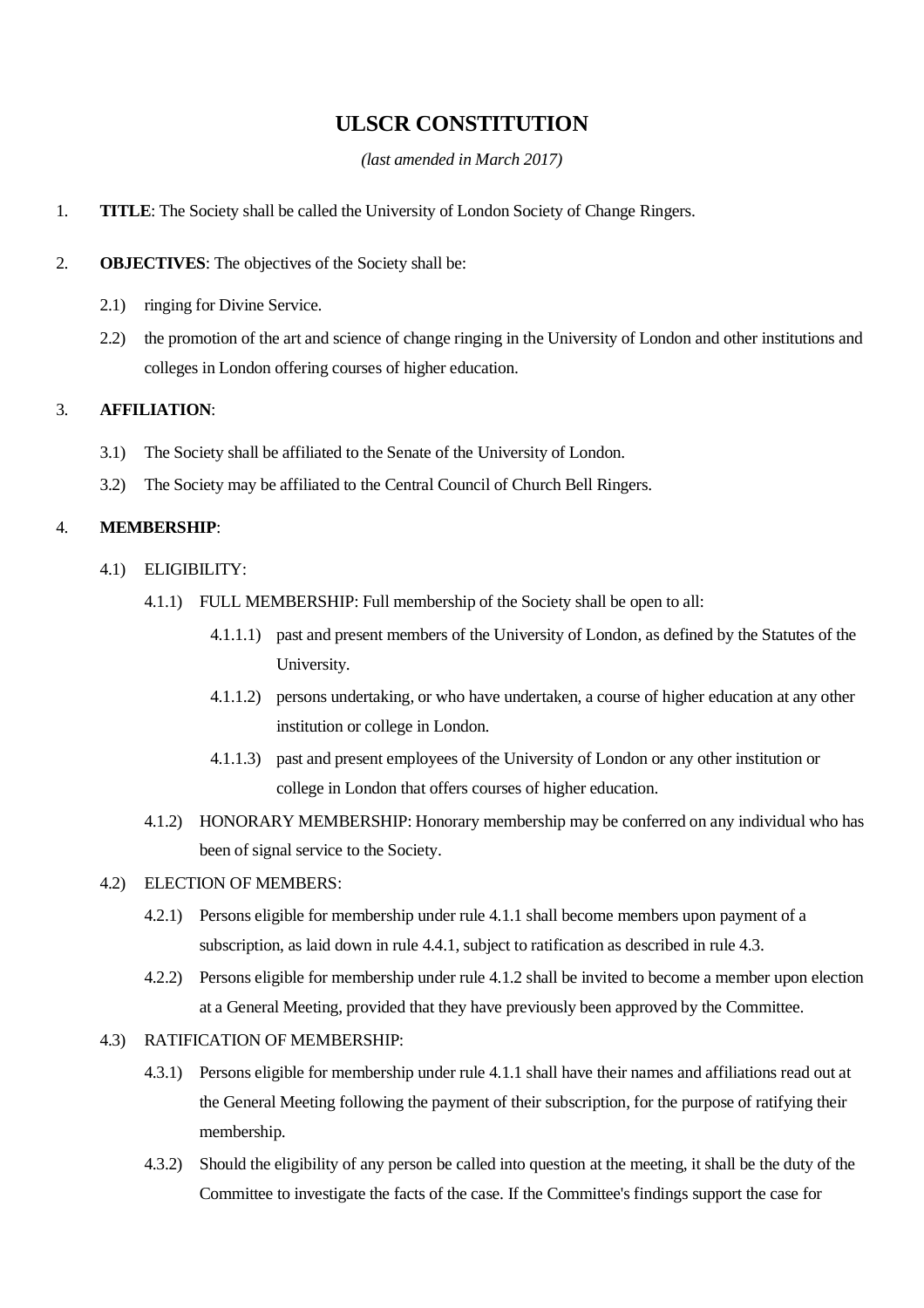membership the person's membership shall be considered to be ratified. If, however, the Committee's findings do not support the case for membership the person shall be considered never to have been a member, and their subscriptions shall be returned.

#### 4.4) SUBSCRIPTIONS:

- 4.4.1) FULL MEMBERS: Full members shall a single payment for life membership.
- 4.4.2) HONORARY MEMBERS: Honorary members shall pay no subscription.
- 4.4.3) RATES: Subscription rates shall be decided each year at the Annual General Meeting, to take effect from the beginning of the next academic year.
- 4.5) DURATION OF MEMBERSHIP: Persons shall remain members as follows:
	- 4.5.1) Full members until death.
	- 4.5.2) Honorary members until death, or such time as they become a full member of the Society.
	- 4.5.3) Notwithstanding rules 4.5.1 and 4.5.2, a member may resign at any time by written application to the Membership Secretary. Resignation shall not preclude rejoining as set out in rules 4.1, 4.2 and 4.3.
- 4.6) CONDUCT: All members of the Society shall agree to abide by the rules of the Society, as laid down in the **Constitution**
- 4.7) COMPOSITION: The Society shall, at all times, be predominantly composed of members of the University of London.

#### 5. **OFFICERS**:

- 5.1) POSTS: The Officers of the Society shall be (in descending order of seniority);
	- 5.1.1) The President.
	- 5.1.2) Two Vice-Presidents
	- 5.1.3) The Master
	- 5.1.4) The Secretary
	- 5.1.5) The Treasurer (this post may be combined with that of Secretary).
	- 5.1.6) The Membership Secretary
	- 5.1.7) Two Trustees
	- 5.1.8) The Auditor
- 5.2) ELIGIBILITY: With the exception of the Auditor, all Officers must be full members of the Society.
- 5.3) DURATION OF OFFICE:
	- 5.3.1) Any officer may stand down at any time, having first given at least six weeks notice to the Committee (where practical).
	- 5.3.2) With the exception of the Membership Secretary, the Trustees and the Auditor, all Officers must stand down at the end of the first Annual General Meeting following their election.
	- 5.3.3) The Membership Secretary and each Trustee must stand down at the end of the third Autumnal General Meeting following their election.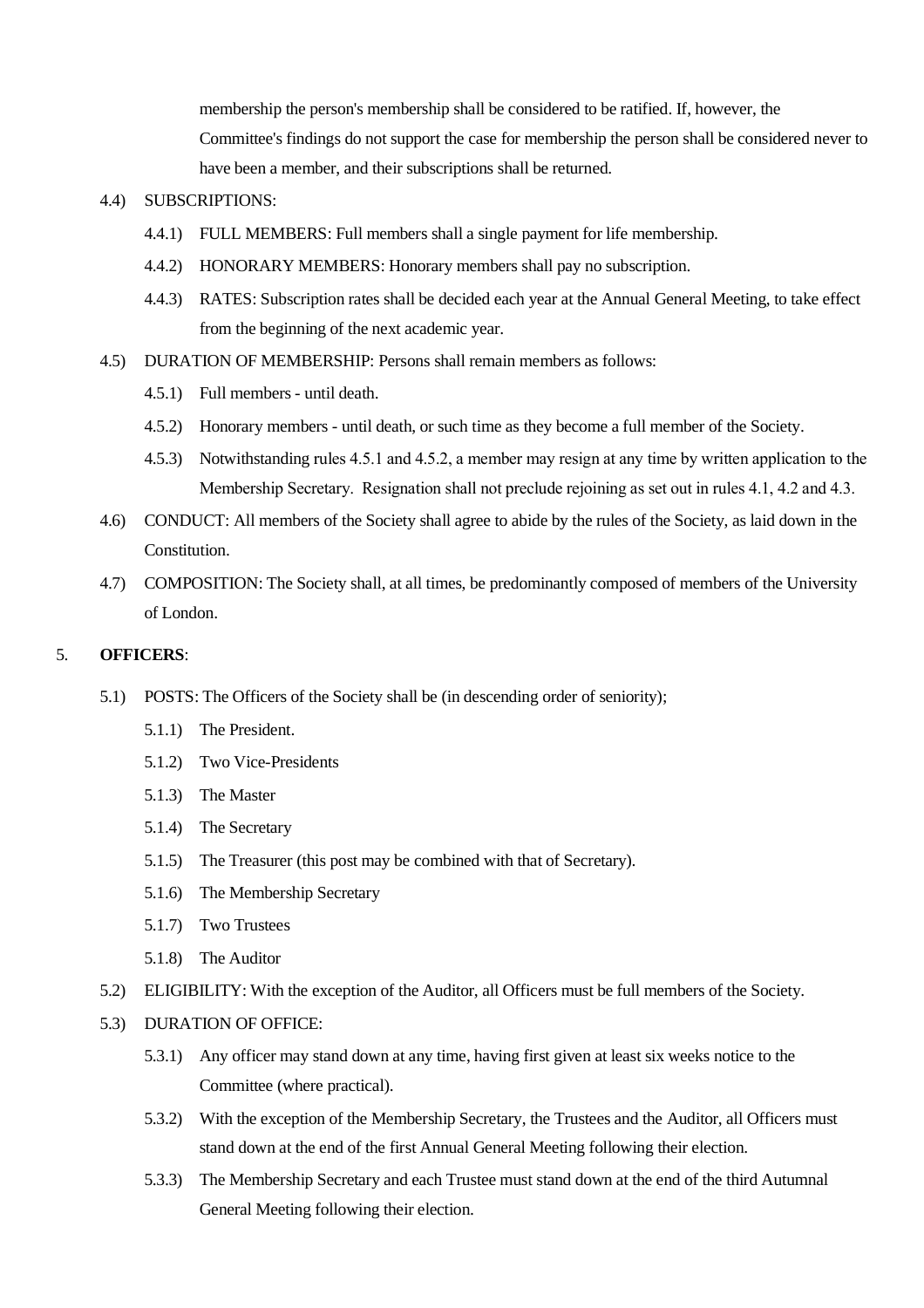- 5.3.4) The Auditor must stand down at the end of the first Autumnal General Meeting following his or her election.
- 5.3.5) The term of office of all the Officers shall commence at the end of the General Meeting at which they are elected.
- 5.4) ELECTION: The Officers shall be elected at General Meetings, as is necessary to minimise the amount of time for which a post lies vacant.
- 5.5) CURRENT OFFICERS:
	- 5.5.1) The Secretary shall record the names of the Officers for the time being in Appendix B (Current Officers).
	- 5.5.2) Notwithstanding rule 12, the Secretary shall amend Appendix B (Current Officers) as soon as practicable following any change of any Officer.

### 6. **CENTRAL COUNCIL REPRESENTATIVE**:

- 6.1) POST: The post of Central Council Representative may be combined with that of any of the Officers.
- 6.2) ELIGIBILITY: The Central Council Representative must be a full member of the Society.
- 6.3) DURATION OF OFFICE: The Central Council Representative shall serve for three years, in accordance with Central Council rules, while the society is affiliated to the Central Council of Church Bell Ringers.
- 6.4) ELECTION:
	- 6.4.1) While the society is affiliated to the Central Council of Church Bell Ringers, the Central Council Representative shall be elected at the Autumnal General Meeting immediately preceding the first meeting of a new session of the Central Council
	- 6.4.2) If the Central Council Representative can no longer represent the Society, a new Representative shall be elected at a General Meeting to serve until the end of the aforementioned three years.
- 7. **GOVERNMENT**: The Society shall be governed by a Committee consisting of:
	- 7.1) The Officers (with the exception of the Trustees and the Auditor).
	- 7.2) the Central Council Representative (if applicable and not otherwise on the Committee).
	- 7.3) up to three other full members (to be elected at the Annual General Meeting).
	- 7.4) anyone else that the Committee sees fit to co-opt.
- 8. **DUTIES OF THE COMMITTEE**: In addition to those duties described elsewhere, the Committee shall:
	- 8.1) cause to be published an Annual Report of the activities of the Society in time for the Autumn General Meeting following the year to which it pertains. This report shall:
		- 8.1.1) include an audited statement of the Society's accounts.
		- 8.1.2) include a breakdown of the Society's membership, by institution.
		- 8.1.3) be as comprehensive as circumstances permit.
	- 8.2) advertise, as they see fit, all events organised in the name of the Society.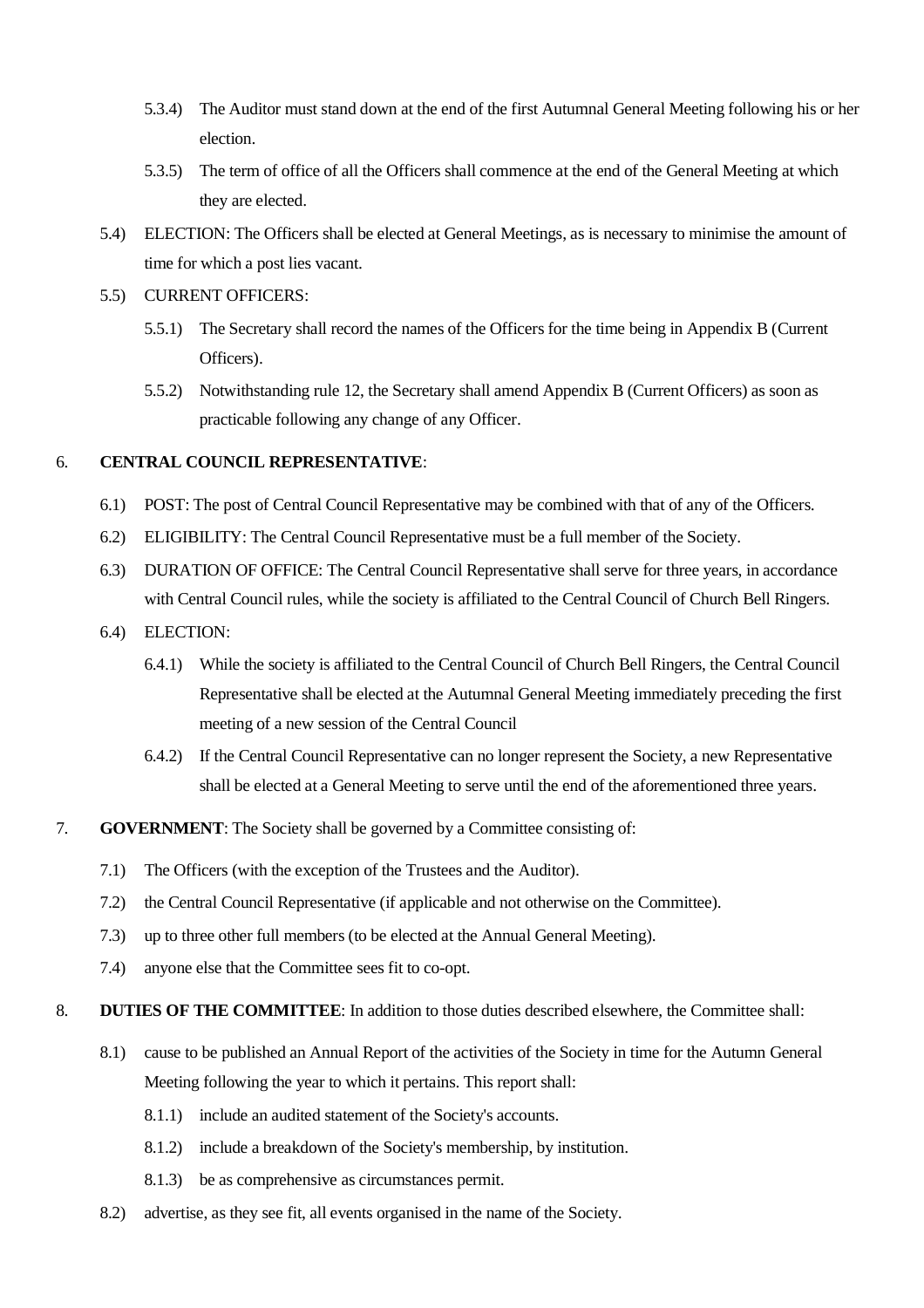- 8.3) elect a steeple-keeper, librarian, PCC representative and webmaster from among their number.
- 9. **COMMITTEE MEETINGS**: The Committee shall meet, in open session, at least once a term, in accordance with the following rules:
	- 9.1) QUORUM: Five full members, including one Officer, shall constitute a quorum at any Committee Meeting.
	- 9.2) CHAIRMANSHIP: The Chair shall be taken by the Master, or, if he or she is absent, the most senior Officer present.
	- 9.3) ORDINARY MEETINGS: An Ordinary Committee Meeting shall be any meeting convened in accordance with rules 9.1 and 9.5.
	- 9.4) EXTRAORDINARY MEETINGS:
		- 9.4.1) An extraordinary Committee Meeting may be called at any time, provided that it is quorate in accordance with rule 9.1.
		- 9.4.2) The decisions taken by an Extraordinary Committee Meeting shall be presented at the next Ordinary Committee Meeting, where they may be overruled.
	- 9.5) NOTICE OF MEETINGS: All members of the Committee shall receive at least one weeks notice of a Committee Meeting, where practical.

# 10. **GENERAL MEETINGS**:

- 10.1) QUORUM: The quorum for a General Meeting shall be either:
	- 10.1.1) the same as for a Committee Meeting. Or:
	- 10.1.2) in the case of a meeting at which changes to the Constitution are proposed, fifteen full members, including two Officers.
- 10.2) CHAIRMANSHIP: The Chair shall be taken by the most senior Officer present, where this does not involve a conflict of interests. If no suitable Officer can be found, the Meeting may offer the Chair to the full member of their choice.
- 10.3) ORDINARY MEETINGS:
	- 10.3.1) The Annual General Meeting shall be held, where practical, on the second Saturday in May. Otherwise another date, at the beginning of the summer term, shall be selected by the Committee.
	- 10.3.2) The Autumnal General Meeting shall be held, where practical, on the last Saturday in November. Otherwise another date, at the beginning of the academic year, shall be selected by the Committee.
- 10.4) EXTRAORDINARY MEETINGS: An Extraordinary General Meeting shall be called to take place in the following circumstances:
	- 10.4.1) within six weeks of written notice being received by the Secretary from at least ten full members.
	- 10.4.2) as the Committee sees fit.
- 10.5) NOTICE OF MEETINGS: The Committee shall cause notice of a General Meeting to be posted on the Society's website and sent to the relevant email groups at least two weeks prior to the date of the meeting.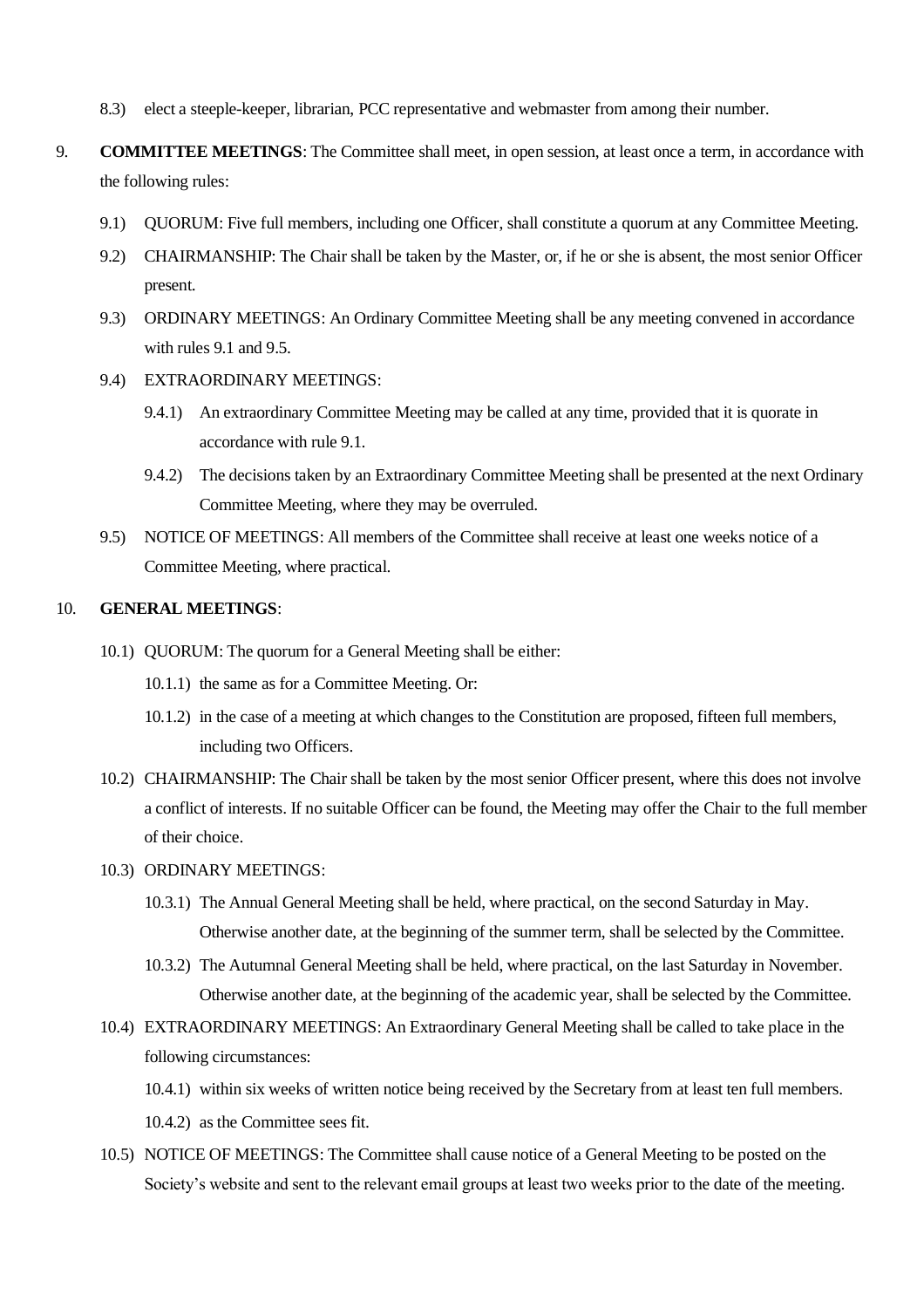The Committee shall also endeavour to cause notice of a General Meeting to be published in The Ringing World; it may additionally cause notice to be given by other means as it sees fit.

10.6) PROPOSALS:

### 10.6.1) NOMINATION FOR OFFICERS (& OTHER COMMITTEE MEMBERS)

- 10.6.1.1) Nominations shall be submitted, in writing, to the Secretary, proposed, seconded, and with the consent of the nominee, not less than one week before the published date of the meeting.
- 10.6.1.2) The names of the proposed shall be available to members before the meeting, along with the names of the proposers and seconders.
- 10.6.1.3) If no nominations are received for a particular post, the Meeting may decide to accept nominations from the floor.
- 10.6.2) AMENDMENTS TO THE CONSTITUTION: Proposals for amendments to the Constitution shall be submitted, in writing, to the Secretary, proposed and seconded, not less than four weeks before the published date of the meeting.
- 10.6.3) AMENDMENTS TO PROPOSED AMENDMENTS TO THE CONSTITUTION: Proposals for amendments to proposed amendments to the Constitution shall be submitted, in writing, to the Secretary, proposed and seconded, not less than one week before the published date of the meeting.
- 10.6.4) OTHER:
	- 10.6.4.1) Any other proposals may be taken from the floor.
	- 10.6.4.2) Once seconded they shall be voted on before passing on to other business.
	- 10.6.4.3) If no seconder can be found for a proposal, it shall be considered never to have been made.
- 10.7) OTHER BUSINESS: The Secretary shall be given written details of any item to appear on the Agenda of a General Meeting at least one week before the published date of the meeting.
- 10.8) ELECTIONS:
	- 10.8.1) OFFICERS (& OTHER COMMITTEE MEMBERS): All Officers and other Committee members shall be elected by secret ballot or a show of hands as the Meeting sees fit.
	- 10.8.2) HONORARY MEMBERS: Honorary members shall be elected by secret ballot, or a show of hands, as the Meeting sees fit.
- 10.9) ORDINARY VOTES: All other votes shall be conducted by a show of hands, the count of which shall be declared to the Meeting and entered in the Minutes.

# 10.10) ALTERNATIVE VOTING:

- 10.10.1) Other than in respect of any election pursuant to rule 10.8 (*Elections*), and notwithstanding rule 10.9 (Ordinary *Votes*), where a proposal has been submitted in advance of a General Meeting, any full member who is unable to attend such General Meeting may elect to vote on such proposal:
	- 10.10.1.1) by indicating their vote to the Secretary in advance of the scheduled start time of such General Meeting; or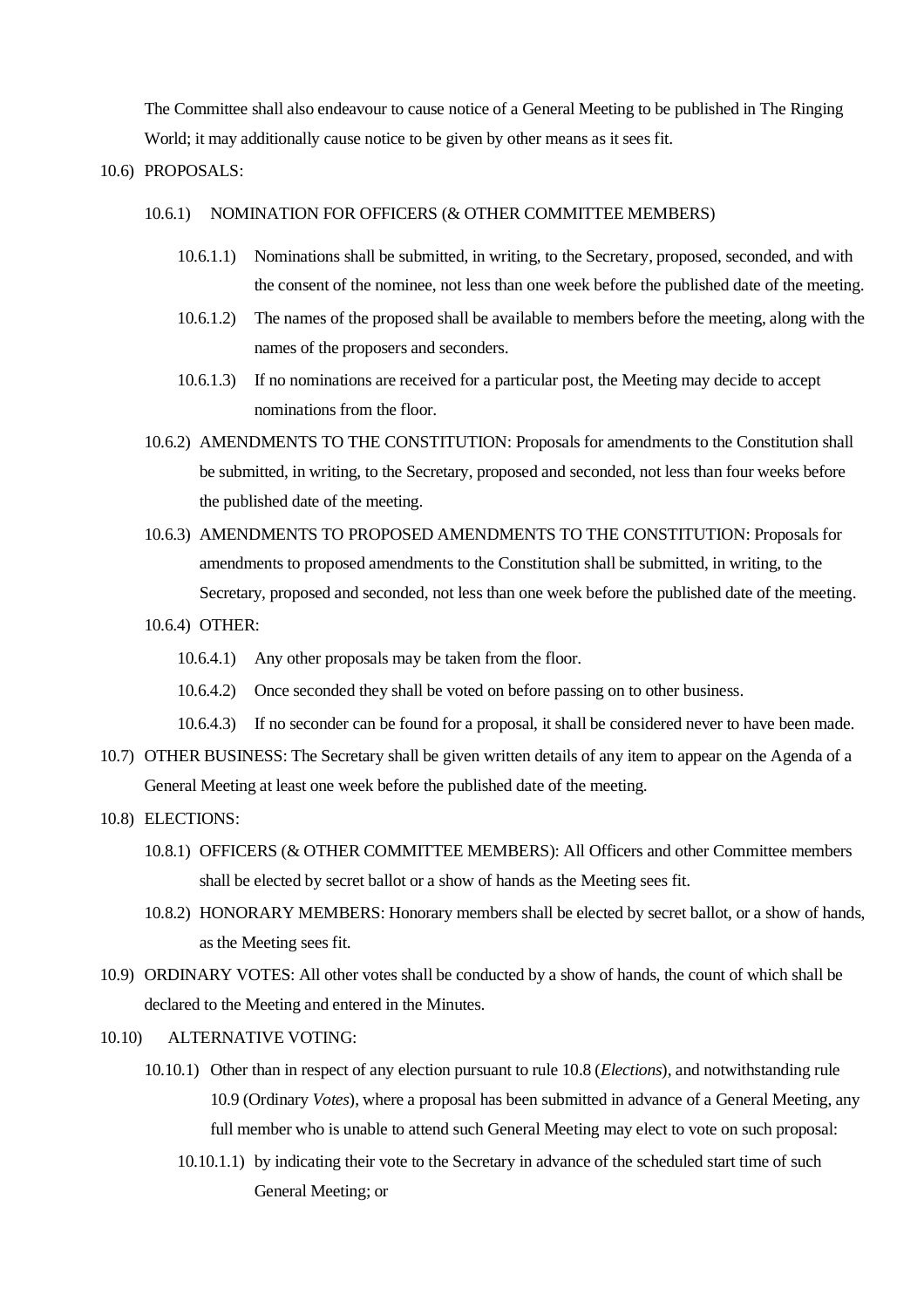10.10.1.2) by appointing any other full member to vote on their behalf.

- 10.10.2) Any vote cast in accordance with rule 10.10.1 shall be declared to the Meeting:
	- 10.10.2.1) in the case of rule 10.10.1.1, by the Secretary; and10.10.2.2) in the case of rule 10.10.1.2, by the appointed full member, and entered in the Minutes.

#### 10.11)ELIGIBILITY TO VOTE:

- 10.11.1) With the exception of the Chairperson, any full member may take part in any vote.
- 10.11.2) The Chairperson may only vote so as to resolve a tied vote.
- 10.11.3) No honorary member may take part in any vote.

# 11. **PEALS**:

- 11.1) No person who is not a member of the Society shall be permitted to ring in a peal claimed by the Society.
- 11.2) Should any member who is in arrears ring in a peal claimed by the Society, the conductor of that peal shall be responsible for paying their subscription, otherwise the peal shall not be recognised by the Society.
- 11.3) Every member who rings in a peal claimed by the Society shall pay a booking fee, the amount of which is to be decided each year at the Annual General Meeting.
- 11.4) The conductor of the peal shall be responsible for paying the booking fee to the treasurer by 31st March following.
- 11.5) A peal for which the booking fee has not been paid shall not be recognised by the Society.
- 11.6) The Society, in the person of the Committee, reserves the right to disassociate itself from any Peal (or Quarter Peal) rung in its name.

## 12. **AMENDMENTS TO THE CONSTITUTION**:

- 12.1) The constitution may only be altered by a two-thirds majority of those present, and eligible to vote, at a General Meeting which is quorate in accordance with rule 10.1.2.
- 12.2) A copy of the proposed amendments, together with the names of the proposers and seconders, shall be placed on the Society's noticeboard not less than two weeks before the published date of the meeting.
- 12.3) The Committee shall ensure that adequate publicity is given to any such proposals.
- 12.4) If an amendment to the Constitution is accepted:
	- 12.4.1) the new Constitution shall be effective from the end of the meeting.
	- 12.4.2) a copy of the new Constitution shall be included in that year's Annual Report.

# 13. **DISSOLUTION OF THE SOCIETY**:

- 13.1) The Society may only be dissolved by a two-thirds majority of those present, and eligible to vote, at a General Meeting which is quorate in accordance with rule 10.1.2.
- 13.2) Upon dissolution, the assets of the Society shall be transferred to another society devoted to change ringing in London.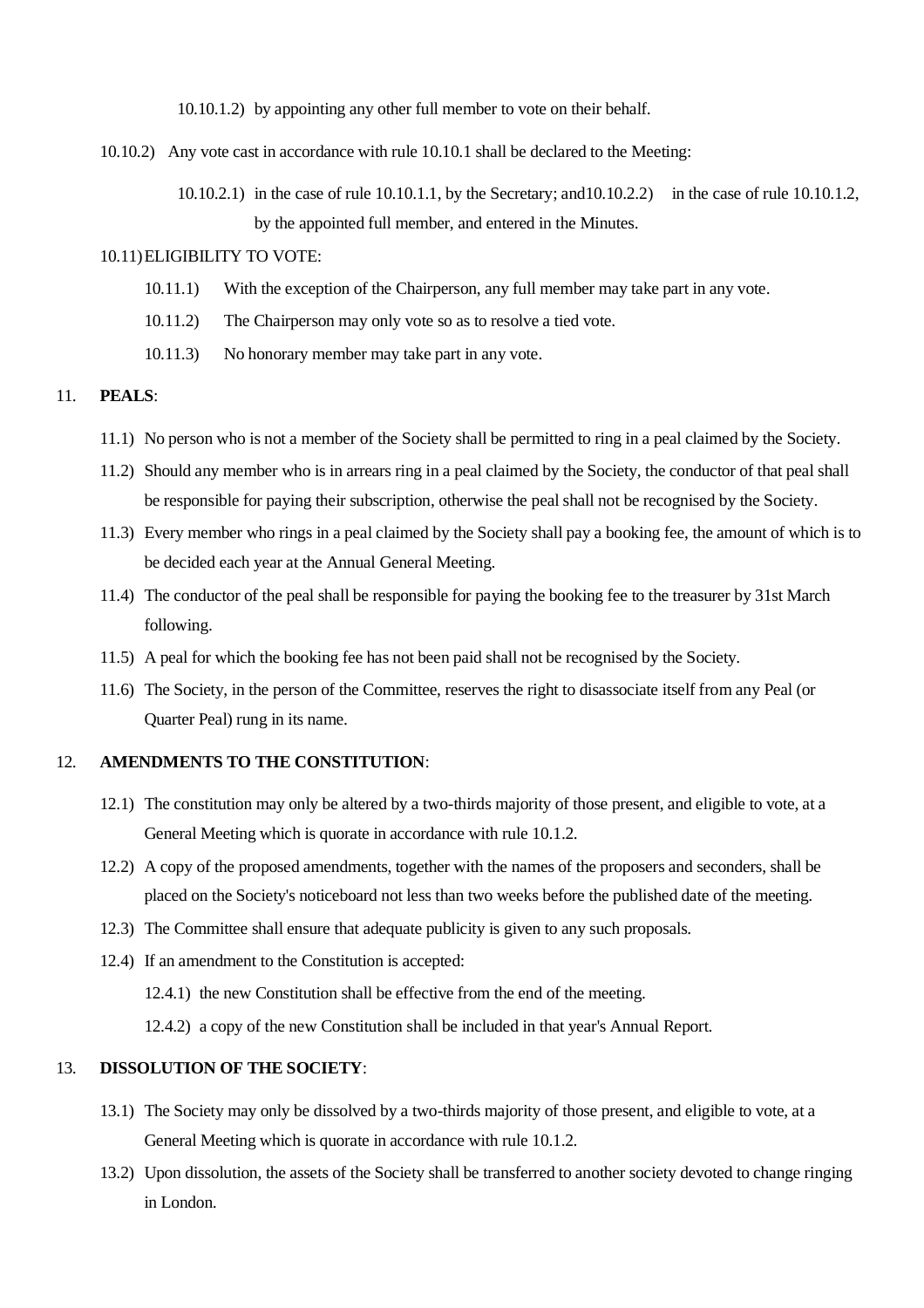### **APPENDIX A: JOB DESCRIPTIONS FOR OFFICERS AND COMMITTEE POSTS**

# THE PRESIDENT SHALL:

- i) ensure that the constitutional objective of the Society are actively protected.
- ii) act as tower contact during the vacations.
- iii) vet any communication to be forwarded to the public press which purports to express the views of the Society.

#### THE VICE-PRESIDENT(S) SHALL:

- i) be responsible for the organisation of the Social activities of the Society, including the Annual Dinner, the Freshers' Tour, and the Summer Tour.
- ii) ensure that the duties of the President are carried out in a proper manner.
- iii) advise subordinate Officers on the effective performance of their duties.

## THE MASTER SHALL:

- i) be responsible for the Society's ringing activities.
- ii) organise weekly practices in term time.
- iii) organise Sunday service ringing in term time.
- iv) be responsible for the organisation of ringing for any special occasions (including weddings).
- v) be responsible to the Committee for the production of the Annual Report pertaining to their year in office and ensure that its production is in time for the Autumn General Meeting following the end of that year in office. The Master shall also be responsible for the other activities of the Committee.

#### THE SECRETARY SHALL:

- i) act as the Society's point of contact with the general public, the Church authorities, the University, and other ringing organisations.
- ii) pass the names of the Officers, and an address for the Society, to 'The Ringing World' and the Vice-Chancellor, or other appropriate Officer of the University, as soon after the Annual General Meeting as is possible.
- iii) be responsible for ensuring that copies of the Annual Report are sent to those members of the Society who request them, and the Vice-Chancellor, or other appropriate Officer of the University.
- iv) keep the Society's peal book up to date.
- v) produce written Minutes for all General Meetings and Ordinary Committee Meetings.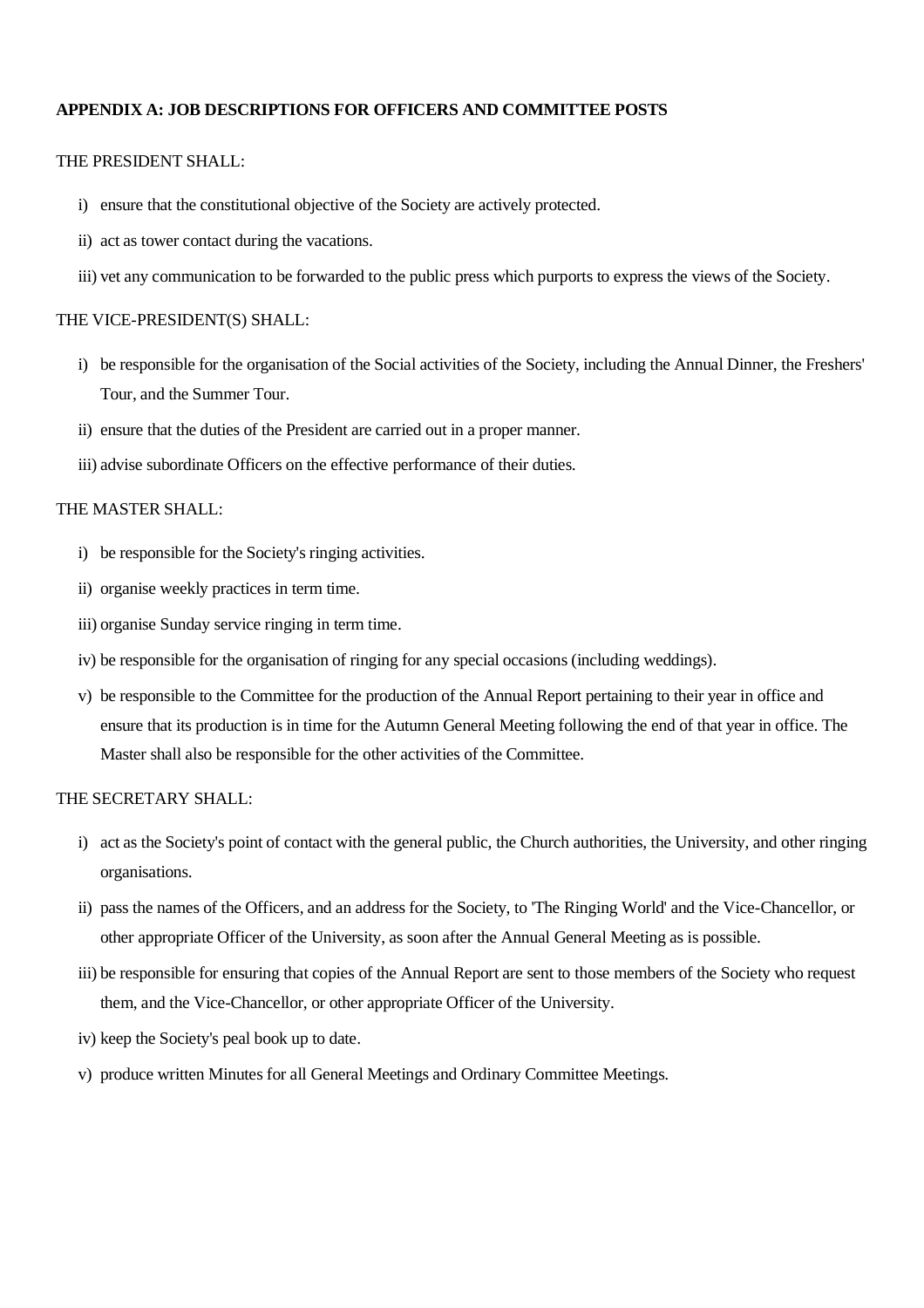## THE TREASURER SHALL:

- i) keep the Society's books.
- ii) produce annual accounts, which shall be passed to the Auditor in time to be audited for the Annual General Meeting.
- iii) ensure that steeplage is collected after each practice.
- iv) be responsible for the management of the Society's finances.

# THE MEMBERSHIP SECRETARY SHALL:

- i) maintain a database of all members of the Society. This should include up-to-date contact details for those members who have consented to such details being recorded.
- ii) foster and maintain links with those members who are no longer regularly active in the Society.
- iii) ensure that the names and affiliations of all new members are read out at the Committee Meeting and General Meeting following the payment of their subscription, for the purposes of ratifying their membership.

#### THE TRUSTEES SHALL:

- i) hold the Society's property in trust.
- ii) prepare and maintain an inventory or the Society's property.
- iii) ensure that the Society's property is safely kept and (by arrangement with the Secretary and/or Treasurer) insured where appropriate.
- iv) present a report of the state of the Society's property to the Annual General Meeting each year.

#### THE AUDITOR SHALL:

audit the Society's accounts, and be responsible for their presentation at the Annual General Meeting.

# THE LIBRARIAN SHALL:

- i) be responsible for the Society's library and archives.
- ii) maintain and update the library catalogue, and make this catalogue available to Society members.
- iii) be responsible for monitoring the borrowing of items from the library and archives.
- iv) be responsible for the addition of appropriate materials to the library and archives.
- v) promote the collection to, and encourage its use by, members of the Society.
- vi) preserve the collection safely and securely for the use of future members of the Society.